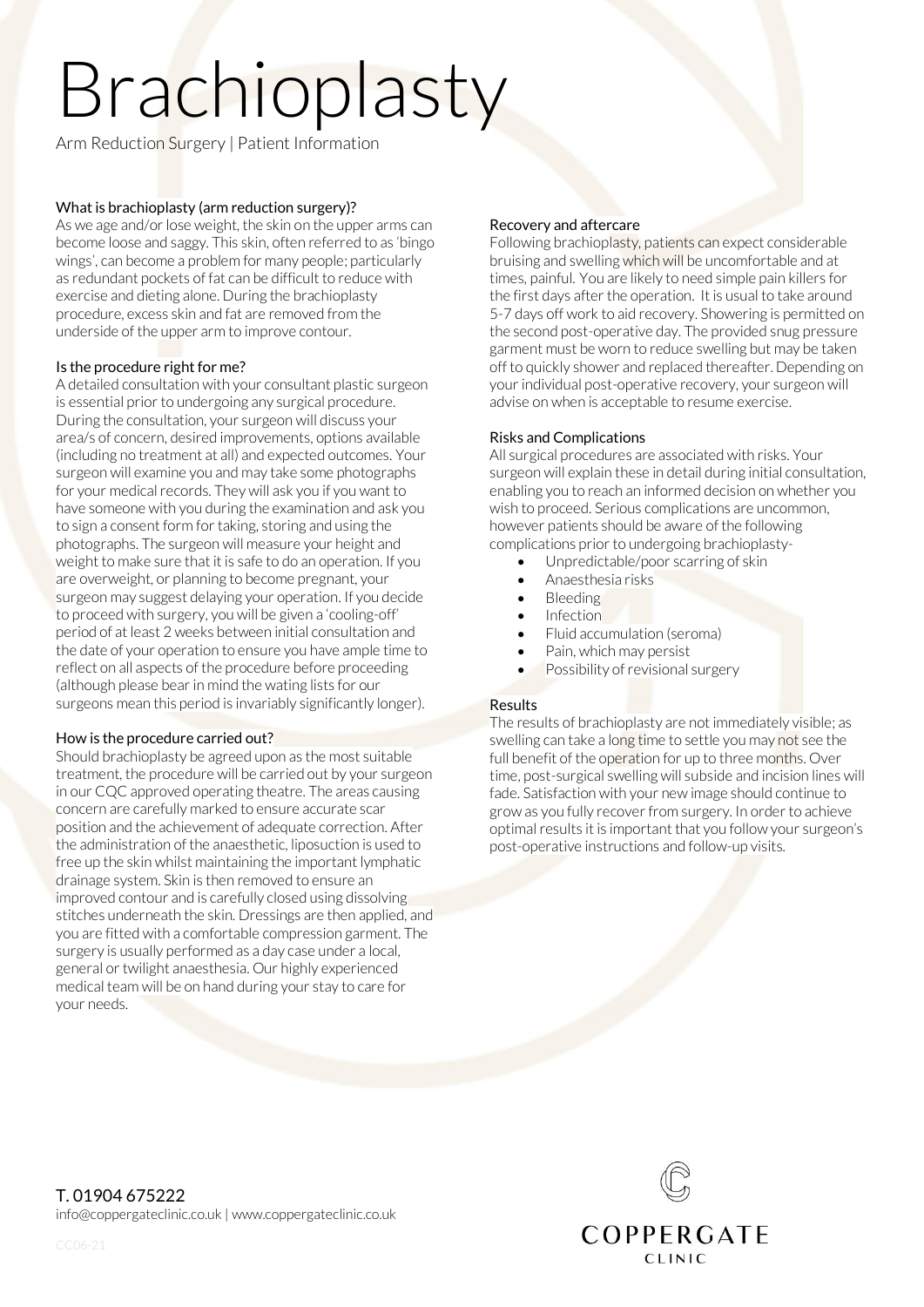# Brachioplasty

Arm Reduction Surgery | Patient Information

# Cost

Prices for brachioplasty can vary. Costs may include-

- Anaesthesia fees
- Hospital or surgical facility costs
- Medical tests
- Post-surgery garments
- Surgeon's fee

After consultation and if you are planning to proceed with surgery, you will be given a written quotation regarding the cost of the planned procedure.

#### Alternative treatments

Brachioplasty is an elective operation. Alternative forms of management consist of not treating the areas of loose skin and fatty deposits. Suction-assisted liposuction surgery or ultrasound VASER liposuction surgery may offer surgical alternatives to arm reduction surgery if there is good skin tone and localised fatty deposits in an individual of normal weight. Renuvion skin tightening may offer further improvement. CoolSculpting fat freezing (cryolipolisis) is a non-surgical procedure which may also offer some benefit in terms of targeted fat removal. Diet and exercise regimes may also be of benefit in the overall reduction of excess body fat and contour improvement. Risks and potential complications are also associated with alternative surgical forms of treatment.

If you experience any problems or have concerns following surgery, please do not hesitate to call our direct patient line for assistance on 07908 891059.